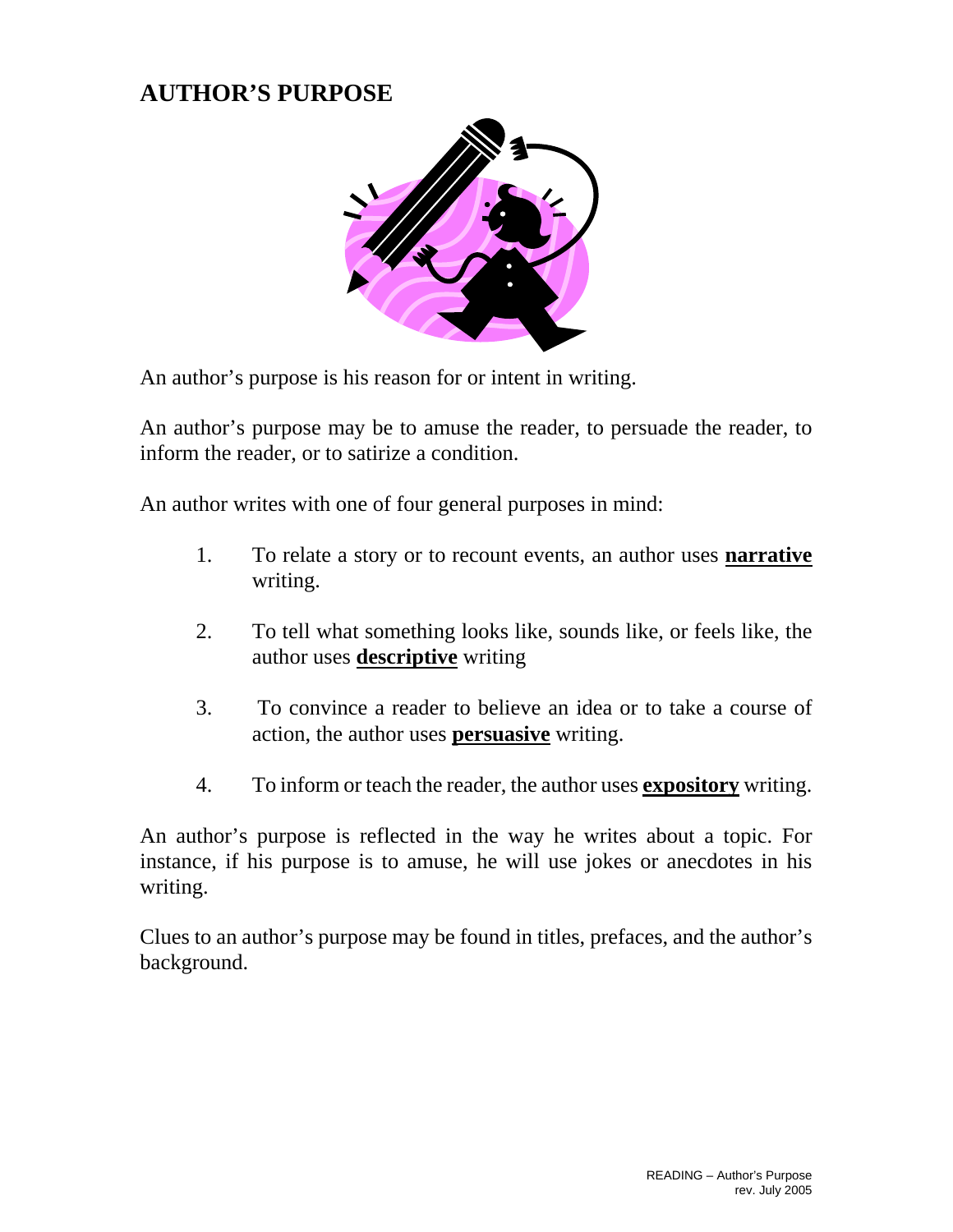## **AUTHOR'S PURPOSE**

**EXERCISES:Read each paragraph. Then select the answer that best describes the author's purpose in writing.** 

 **The word is terracide. It is not committed with guns and knives, but with relentless bulldozers, roaring dump trucks, and giant shovels like mythological beasts. Dynamite cuts and rips apart mountains to reach the minerals inside, leaving nothing but empty, naked hills. The land is left wasted and allowed to slide down upon houses and into streams, making the land unlivable and the stream water undrinkable. This is terracide, or if you prefer, strip mining.** 

- 1. The author's purpose is to
	- a. inform you about the purposes of strip mining.
	- b. describe a strip mining operation.
	- c. persuade you that strip mining is bad for the environment.
	- d. define terracide.

**The human sex chromosomes are of the XX-XY pattern. The Y chromosome is much smaller than the X chromosome. Two types of sperm cells are formed during gametogenesis; half of these have the X chromosome and the others have the Y chromosome. Every egg cell has an X chromosome; therefore, fertilization determines the sex. If a Y sperm cell fertilizes the egg, a male develops.** 

- 2. The author's purpose is to
	- a. explain how the sex of humans is determined.
	- b. describe chromosomes.
	- c. tell the steps in fertilization.
	- d. contrast X and Y chromosomes

**To make a delicious New England pit, proceed as follows: take some water and flour; then construct a bullet-proof dough. Make this into a disk-shaped object. Dry it for a couple of days in a mild temperature. Pour on stewed dried apples and slabs of citron; leave it in a safe place until it petrifies. Serve cold at breakfast and invite your mother-in-law.**

- 3. The author's purpose is to
	- a. tell the steps in making a pie.
	- b. make fun of (satirize) New England cooking.
	- c. persuade the reader to buy New England pie.
	- d. describe New England pie.

**I will try to give the reader of this article some idea of the real nature of Gothic architecture, not just of Venice, but of universal Gothic. One of the most interesting parts of our study will be to find out how far Venetian architecture went in achieving the perfect type of Gothic, and how far it fell short of it.**

- 4. The author's purpose is to
	- a. explain the importance of Gothic architecture.
	- b. describe Venetian architecture.
	- c. show how Venetian architecture is different from Gothic architecture.
	- d. show the nature of Gothic architecture.